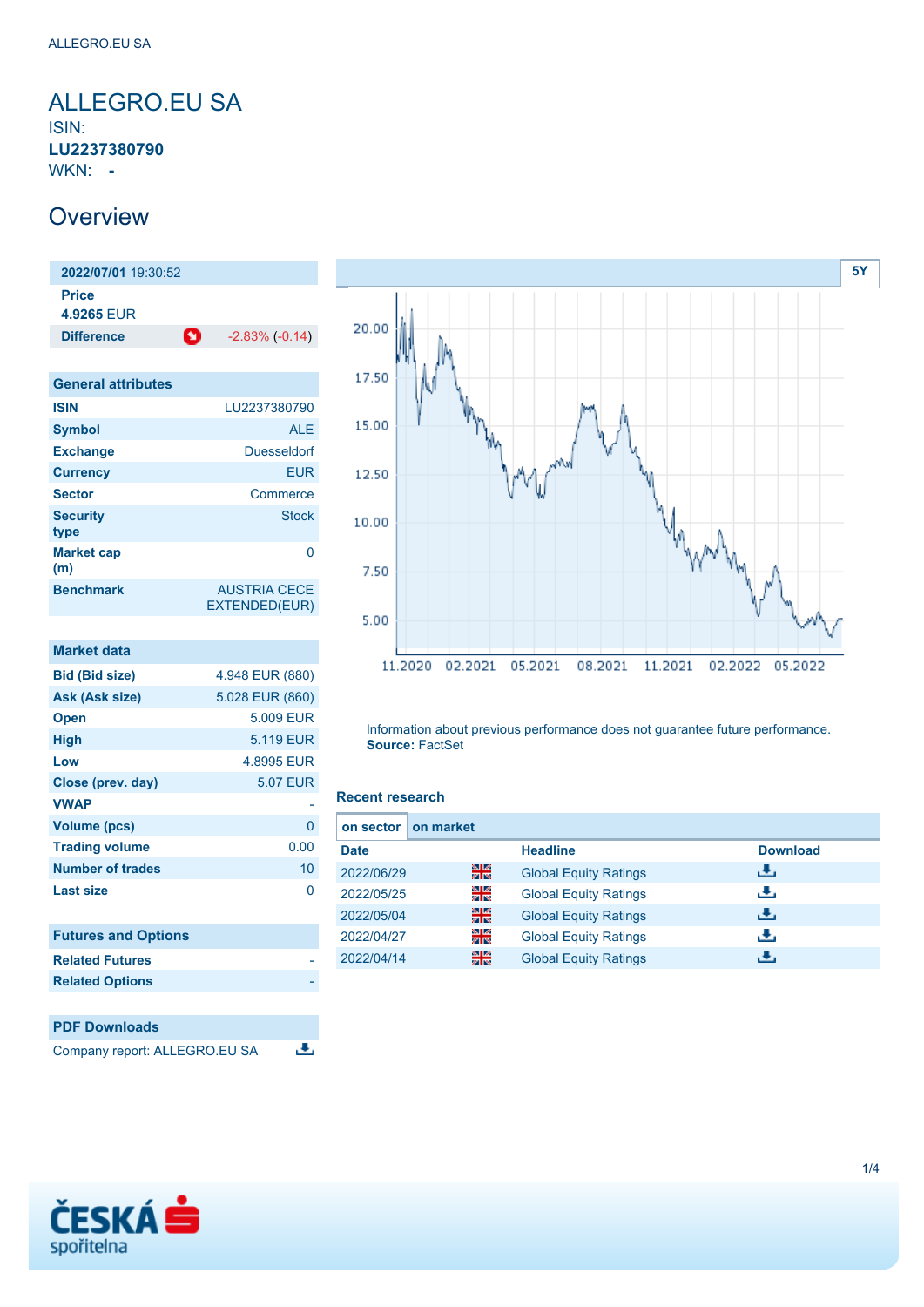# **Details**

**2022/07/01** 19:30:52 **Price**

**4.9265** EUR

**Difference 1** -2.83% (-0.14)

| <b>General attributes</b> |                                      |
|---------------------------|--------------------------------------|
| <b>ISIN</b>               | LU2237380790                         |
| <b>Symbol</b>             | AI F                                 |
| <b>Exchange</b>           | Duesseldorf                          |
| <b>Currency</b>           | <b>EUR</b>                           |
| <b>Sector</b>             | Commerce                             |
| <b>Security</b><br>type   | Stock                                |
| <b>Market cap</b><br>(m)  |                                      |
| <b>Benchmark</b>          | <b>AUSTRIA CECE</b><br>EXTENDED(EUR) |

| <b>Market data</b>      |                 |
|-------------------------|-----------------|
| <b>Bid (Bid size)</b>   | 4.948 EUR (880) |
| Ask (Ask size)          | 5.028 EUR (860) |
| <b>Open</b>             | 5.009 EUR       |
| <b>High</b>             | 5.119 EUR       |
| Low                     | 4.8995 EUR      |
| Close (prev. day)       | <b>5.07 EUR</b> |
| <b>VWAP</b>             |                 |
| <b>Volume (pcs)</b>     | 0               |
| <b>Trading volume</b>   | 0.00            |
| <b>Number of trades</b> | 10              |
| Last size               |                 |

| <b>Performance and Risk</b> |           |            |       |  |
|-----------------------------|-----------|------------|-------|--|
|                             | 6m        | 1Y         | 3Y    |  |
| <b>Perf</b> (%)             | $-40.13%$ | $-65.00\%$ |       |  |
| Perf (abs.)                 | $-3.40$   | $-9.42$    |       |  |
| <b>Beta</b>                 | 0.98      | 0.92       | 0.74  |  |
| <b>Volatility</b>           | 62.74     | 56.83      | 55.50 |  |



Information about previous performance does not guarantee future performance. **Source:** FactSet

| <b>Price data</b>                           |                          |
|---------------------------------------------|--------------------------|
| Ø price 5 days   Ø volume 5 days (pcs.)     | 5.0434 EUR (0)           |
| Ø price 30 days   Ø volume 30 days (pcs.)   | 4.8421 EUR (5)           |
| Ø price 100 days   Ø volume 100 days (pcs.) | 5.7594 EUR (10)          |
| Ø price 250 days   Ø volume 250 days (pcs.) | 9.0907 EUR (29)          |
| <b>YTD High   date</b>                      | 9.7510 EUR (2022/01/13)  |
| <b>YTD Low   date</b>                       | 4.1305 EUR (2022/06/16)  |
| 52 Weeks High   date                        | 16.3680 EUR (2021/07/07) |
| 52 Weeks Low   date                         | 4.1305 EUR (2022/06/16)  |

| <b>Arbitrage views</b>                                          |                |             |                       |                                 |                            |
|-----------------------------------------------------------------|----------------|-------------|-----------------------|---------------------------------|----------------------------|
| Exchange $\Box$                                                 | <b>Date</b>    | <b>Time</b> | <b>Price</b>          | <b>Trading</b><br>volume (mio.) | <b>Number of</b><br>trades |
| Tradegate                                                       | 2022/<br>07/01 |             | 19:35 4.9465 EUR 0.00 |                                 | 1                          |
| <b>Stuttgart</b>                                                | 2022/<br>07/01 |             | 08:04 4.957 EUR       | 0.00                            | 1                          |
| <b>Munich</b>                                                   | 2022/<br>07/01 |             | 08:00 5.015 EUR       | 0.00                            | 1                          |
| <b>London Stock Exchange</b><br><b>European Trade Reporting</b> | 2022/<br>07/01 |             | 17:30 64.74 PLN       | 0.00                            | 1                          |
| Hanover                                                         | 2022/          |             | 08:14 5.007 EUR       | 0.00                            | 1                          |

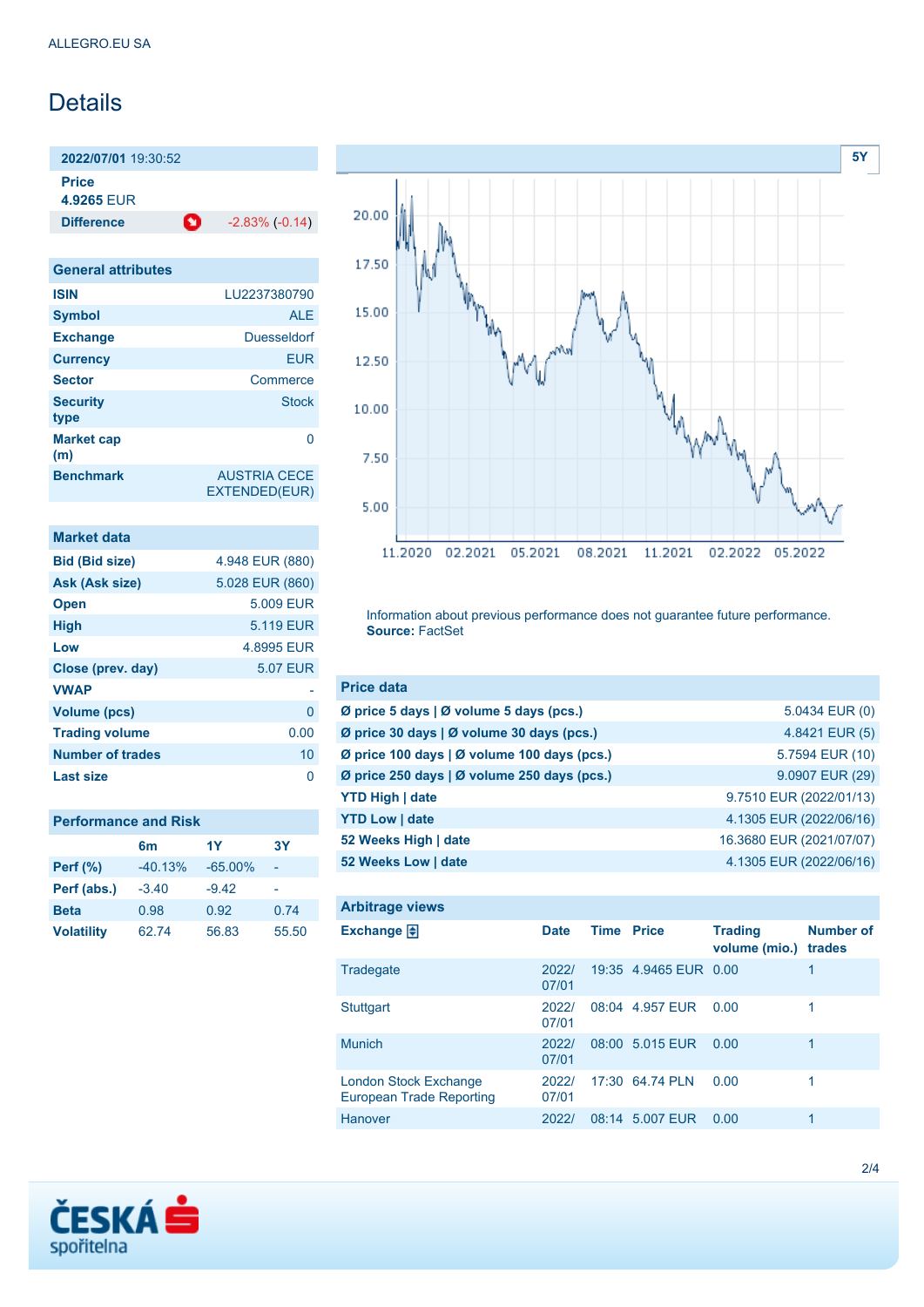|                               | 07/01          |                       |      |    |
|-------------------------------|----------------|-----------------------|------|----|
| Hamburg                       | 2022/<br>07/01 | 08:02 5.007 EUR 0.00  |      |    |
| Frankfurt                     | 2022/<br>07/01 | 08:20 4.9245 FUR 0.00 |      | 1  |
| <b>FINRA other OTC Issues</b> | 2022/<br>06/30 | 16:00 6.00 USD        | 0.00 |    |
| <b>Duesseldorf</b>            | 2022/<br>07/01 | 19:30 4.9265 EUR 0.00 |      | 10 |
| <b>Berlin</b>                 | 2022/<br>07/01 | 08:08 5.001 EUR 0.00  |      |    |